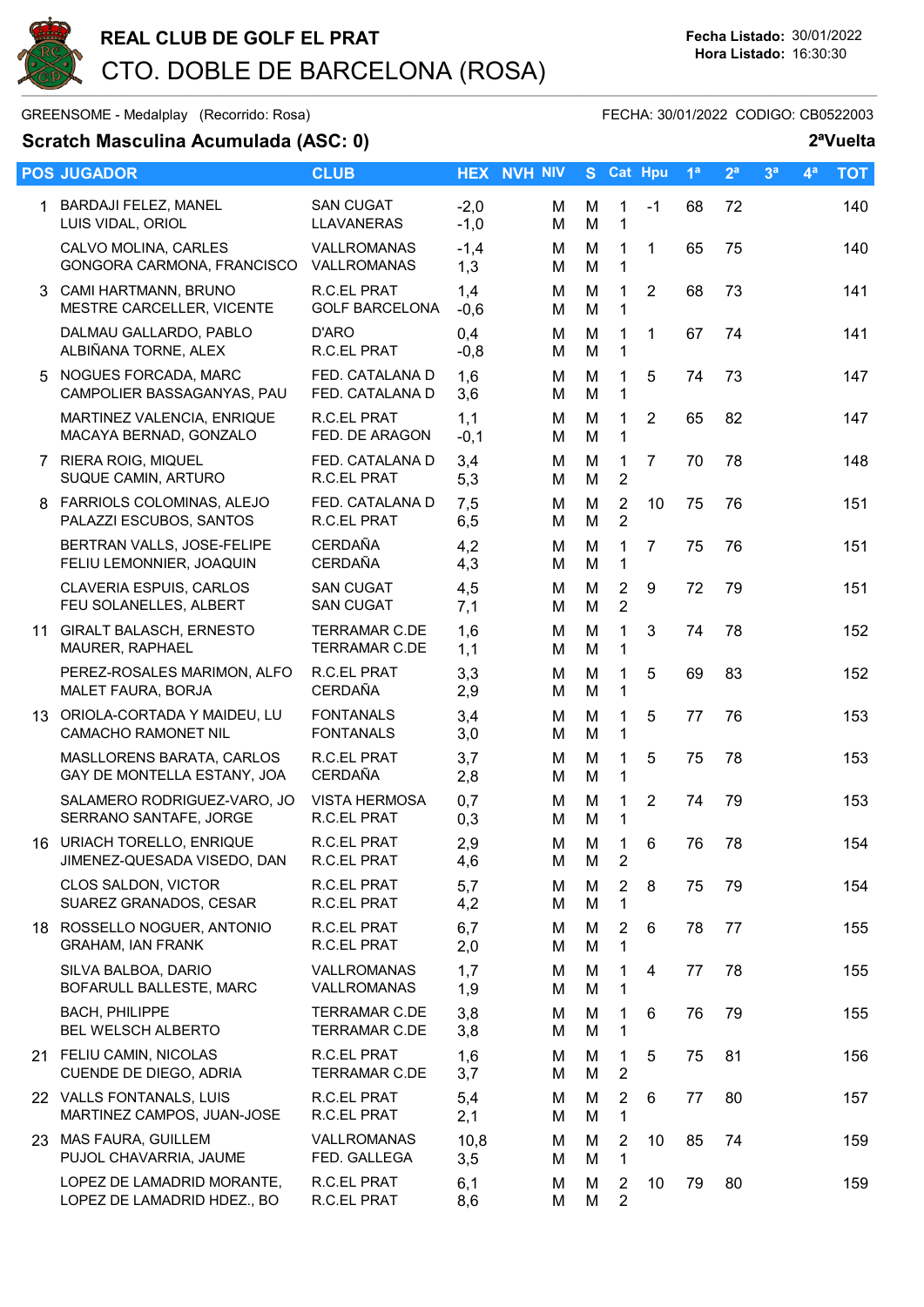

GREENSOME - Medalplay (Recorrido: Rosa) GREENSOME - FECHA: 30/01/2022 CODIGO: CB0522003

## Scratch Masculina Acumulada (ASC: 0) 2<sup>a</sup>Vuelta

|    | <b>POS JUGADOR</b>                                                       | <b>CLUB</b>                              |              | <b>HEX NVH NIV</b> |        | S Cat Hpu                        |    | 1 <sup>a</sup> | 2 <sup>a</sup> | 3 <sup>a</sup> | $4^a$ | <b>TOT</b> |
|----|--------------------------------------------------------------------------|------------------------------------------|--------------|--------------------|--------|----------------------------------|----|----------------|----------------|----------------|-------|------------|
|    | PALOMAR ORRIOLS, ALEJANDRO<br><b>TURON VILLA, JAVIER</b>                 | <b>LLAVANERAS</b><br><b>EMPORDA CLUB</b> | 2,6<br>1,7   | м<br>M             | M<br>M | 1<br>$\mathbf 1$                 | 4  | 74             | 85             |                |       | 159        |
|    | 26 OLASO DE LA RICA, MIGUEL<br>VALLET SEGURA, ALEJO                      | <b>NEGURI</b><br><b>CERDAÑA</b>          | 4,9<br>3,9   | м<br>Μ             | M<br>M | 2<br>$\overline{2}$              | 7  | 76             | 84             |                |       | 160        |
|    | 27 SALLENT TONIJOAN, JOAN<br><b>GALLEMI CATALA, JORDI</b>                | <b>SAN CUGAT</b><br><b>SAN CUGAT</b>     | 15,2<br>4,1  | м<br>M             | M<br>M | 3<br>1                           | 13 | 83             | 80             |                |       | 163        |
|    | 28 PORTABELLA MOLINA, LUCAS<br>SALLENT TONIJUAN, XAVIER                  | <b>SAN CUGAT</b><br><b>SAN CUGAT</b>     | 14,8<br>6,2  | М<br>м             | M<br>M | 3<br>2                           | 13 | 82             | 82             |                |       | 164        |
|    | LLORENS VIDAL, CARLES<br>VIDAL PIDEVALL, JOAN                            | <b>MONTBRU-MOIA</b><br><b>SAN CUGAT</b>  | 4,1<br>5,8   | Μ<br>м             | M<br>M | $\overline{2}$<br>$\overline{2}$ | 8  | 75             | 89             |                |       | 164        |
|    | 30 BREMON FERNANDEZ-AYALA, LEO<br><b>BEASCOA AMAT, PATXI</b>             | <b>R.C.EL PRAT</b><br><b>SAN CUGAT</b>   | 7,2<br>5,8   | М<br>Μ             | M<br>M | $\overline{2}$<br>$\overline{2}$ | 10 | 82             | 84             |                |       | 166        |
| 31 | <b>TORRAS CORTADA, ALBERT</b><br>ENCINAS RODRIGUEZ, MARC                 | R.C.EL PRAT<br>R.C.EL PRAT               | 10,1<br>12,3 | м<br>М             | M<br>M | $\overline{2}$<br>$\mathbf{3}$   | 15 | 85             | 82             |                |       | 167        |
|    | <b>BAINAD PUIG, EDUARD</b><br>RAMOS VIÑOLAS, EDUARD                      | FED. CATALANA D<br>FED. CATALANA D       | 12,2<br>0,7  | м<br>м             | M<br>M | 3<br>1                           | 8  | 80             | 87             |                |       | 167        |
|    | MARQUEZ GARCIA, MARC<br><b>GODOY PEREZ, ALBERTO</b>                      | FED. CATALANA D<br>LLAVANERAS            | 9,9<br>7,3   | м<br>М             | M<br>M | $\overline{2}$<br>$\overline{2}$ | 12 | 79             | 88             |                |       | 167        |
|    | BORES-LEONORI PUIG-LA CALLE<br>BORES-LEONORI MONTAL, IGNAC               | <b>R.C.EL PRAT</b><br>R.C.EL PRAT        | 11,4<br>10,1 | м<br>M             | M<br>M | $\overline{2}$<br>$\overline{2}$ | 15 | 79             | 88             |                |       | 167        |
|    | SALLENT GARRIGA, RAIMOND<br>MARSAL COLOM, IGNACIO                        | <b>SAN CUGAT</b><br><b>EMPORDA CLUB</b>  | 7,3<br>5,7   | М<br>м             | M<br>M | $\overline{2}$<br>$\overline{2}$ | 10 | 79             | 88             |                |       | 167        |
|    | 36 FERRERO RODRIGUEZ, JORDI<br>TUSELL VILADOT, POL                       | R.C.EL PRAT<br><b>GOLF BARCELONA</b>     | 5,7<br>6,8   | M<br>м             | M<br>M | $\overline{2}$<br>$\overline{2}$ | 9  | 80             | 88             |                |       | 168        |
|    | 37 MILLAN FERNANDEZ, ORIOL<br>ROCA PADROS, ALEJANDRO                     | <b>SAN CUGAT</b><br><b>SAN CUGAT</b>     | 11,0<br>10,0 | М<br>м             | M<br>M | $\overline{2}$<br>$\overline{2}$ | 15 | 81             | 88             |                |       | 169        |
|    | 38 ESCUDE LLUSCA, JORDI<br>LABRADOR ELIAS, CARLOS                        | <b>EMPORDA CLUB</b><br>FED. CATALANA D   | 3,8<br>7,6   | м<br>м             | M<br>M | 1<br>$\overline{2}$              | 8  | 77             | 94             |                |       | 171        |
|    | 39 CARULLA GARCIA, JAUME<br><b>IBORRA JOVE RAUL</b>                      | VALLROMANAS<br>VALLROMANAS               | 11,5<br>9,8  | м<br>Μ             | M<br>M | 3<br>$\overline{2}$              | 15 | 87             | 85             |                |       | 172        |
|    | BLANCO FERNANDEZ, OSCAR JAV VALLROMANAS<br>DALLEMAGNE GUILLAUME          | VALLROMANAS                              | 8,8<br>9,5   | M<br>м             | M<br>M | $\overline{2}$<br>3              | 13 | 83             | 89             |                |       | 172        |
|    | <b>GUELL LOPEZ, PABLO</b><br>BORES-LEONORI MONTAL, CARLO                 | R.C.EL PRAT<br>R.C.EL PRAT               | 11,0<br>8,9  | Μ<br>м             | М<br>M | 2<br>$\overline{2}$              | 14 | 82             | 90             |                |       | 172        |
|    | 42 SCHRODER QUIJANO, PANCHO<br>VAZQUEZ PEREZ-ROSALES, MANUE EMPORDA CLUB | R.C.EL PRAT                              | 5,6<br>8,2   | м<br>м             | M<br>M | $\overline{2}$<br>6              | 10 | 86             | 87             |                |       | 173        |
|    | AGUILO CLOSA, JUAN JOSE<br><b>GRACIA ROCAFORT, VICTOR</b>                | VALLROMANAS<br><b>SAN CUGAT</b>          | 6,2<br>7,6   | м<br>M             | M<br>M | 2<br>$\overline{2}$              | 10 | 85             | 88             |                |       | 173        |
|    | 44 ORTIZ LOPEZ, JOSE<br>ESQUERRA GIMENO, SERGIO                          | VALLROMANAS<br><b>EMPORDA CLUB</b>       | 16,2<br>10,0 | м<br>м             | M<br>М | 3<br>2                           | 17 | 82             | 96             |                |       | 178        |
|    | 45 DE LA TORRE ROJO, JAIME<br>GARCIA-ELIAS COS, CARLOS                   | FED. CATALANA D<br><b>GOLF BARCELONA</b> | 10,5<br>16,0 | Μ<br>м             | M<br>M | $\overline{2}$<br>3              | 18 | 80             | 100            |                |       | 180        |
|    | 46 VICENT FERRER, ALBERTO<br>QUIRANTE ESPAÑA, FELIPE                     | VALLROMANAS<br>VALLROMANAS               | 11,7<br>11,8 | м<br>Μ             | М<br>M | 3<br>3                           | 16 | 88             | 98             |                |       | 186        |
|    | 47 MENDIZABAL CARRILLO, HARITZ<br>MENDIZABAL RIVAS, EKAITZ               | R.C.EL PRAT<br><b>GOLF</b>               | 10,3<br>9,7  | м<br>Μ             | M<br>M | 2<br>$\mathbf{3}$                | 14 | 94             | 98             |                |       | 192        |
|    | 48 URIACH MONTORO, ENRIQUE<br>CASES POLO, ALBERT                         | R.C.EL PRAT<br><b>COSTA BRAVA</b>        | 5,0<br>3,2   | м<br>м             | М<br>M | $\overline{2}$<br>1              | 7  |                |                |                |       | Ret        |